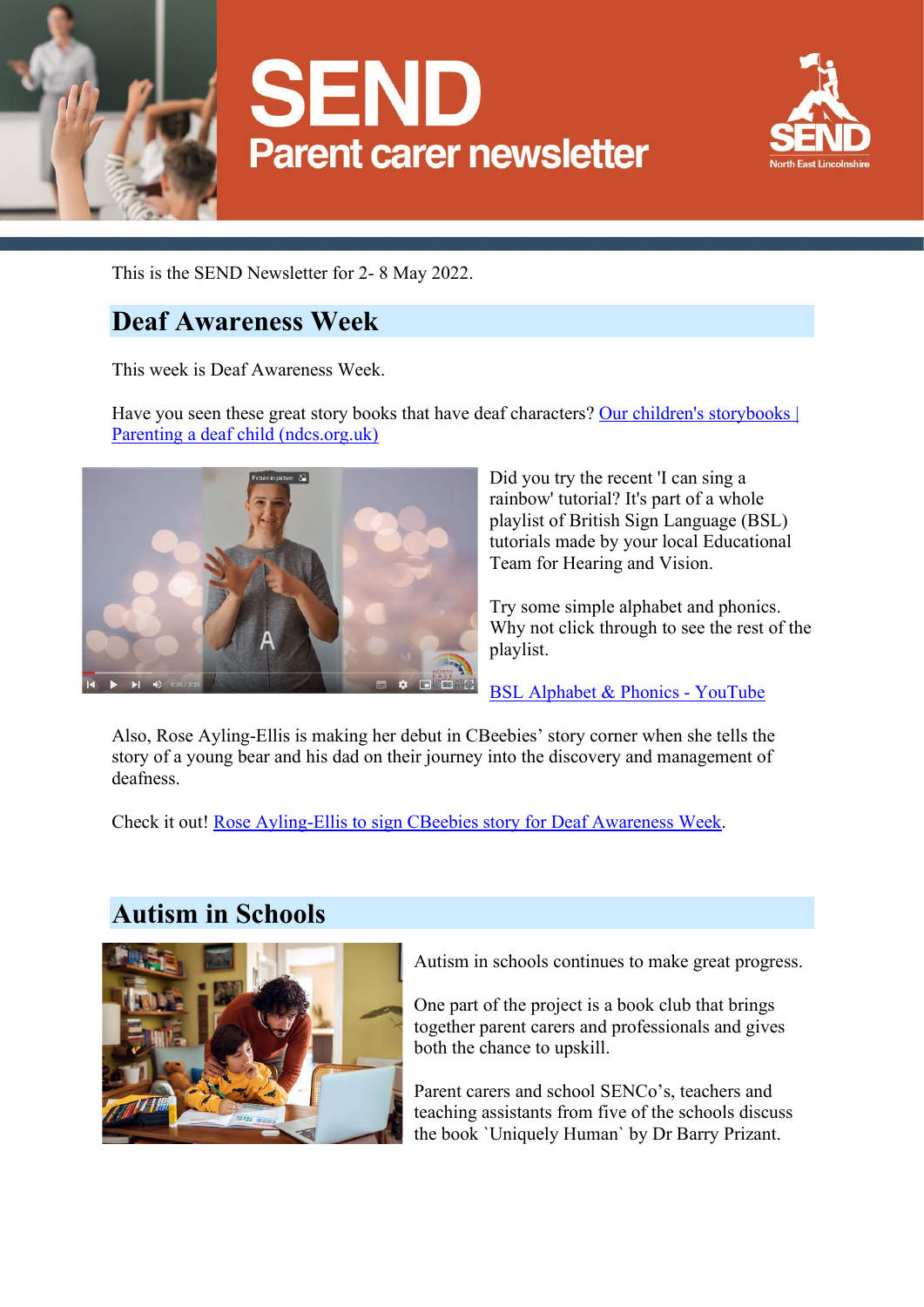Last week the group read chapter 2, Listen. This chapter frames echolalia as a purposeful way of communicating and talks about listening to what children are trying to communicate in their own way.

## **Free speech and language workshop**

CONtact For families

Contact have four free speech and language workshops in June for parent carers of disabled children aged 4 to 16.

#### **Primary school**

- Speech, Language and Communication Workshop (Primary) Tickets, Wed 8 [Jun 2022 at 19:00 | Eventbrite](https://www.eventbrite.co.uk/e/speech-language-and-communication-workshop-primary-tickets-263583173367)
- [Speech, Language and Communication Workshop \(Primary\) Tickets, Thu](https://www.eventbrite.co.uk/e/speech-language-and-communication-workshop-primary-tickets-263583955707)  [30 Jun 2022 at 10:00 | Eventbrite](https://www.eventbrite.co.uk/e/speech-language-and-communication-workshop-primary-tickets-263583955707)

#### **Secondary School**

- Speech, Language and Communication Workshop (Secondary) Tickets, Tue [14 Jun 2022 at 19:00 | Eventbrite](https://www.eventbrite.co.uk/e/speech-language-and-communication-workshop-secondary-tickets-263583504357)
- Speech, Language and Communication Workshop (Secondary) Tickets, Thu [23 Jun 2022 at 09:00 | Eventbrite](https://www.eventbrite.co.uk/e/speech-language-and-communication-workshop-secondary-tickets-263583664837)

## **Ambitious About Autism: Supported internships**



Applications are now open for the Ambitious About Autism Supported Internships programme. It's open to young people aged 16-25 with special educational needs and disabilities, who have an Education, Health and Care (EHC) plan to give them the best chance at gaining competitive work skills for future employment.

Find out more by booking a place at their information event on Thursday 12 May.

[Supported internships | Ambitious College](https://ambitiouscollege.org.uk/supported-internships)

# **Help filling in DLA forms**



DLA (Disability Living Allowance) is the main benefit for children under 16 with a condition or disability. Families Contact speaks to describe getting this benefit as 'life-changing'.

[Disability Living Allowance | Contact](https://contact.org.uk/help-for-families/information-advice-services/benefits-financial-help/benefits-and-tax-credits/disability-living-allowance/?utm_medium=email&utm_source=engagingnetworks&utm_campaign=wn26april22&utm_content=whats+new+26+april+B)